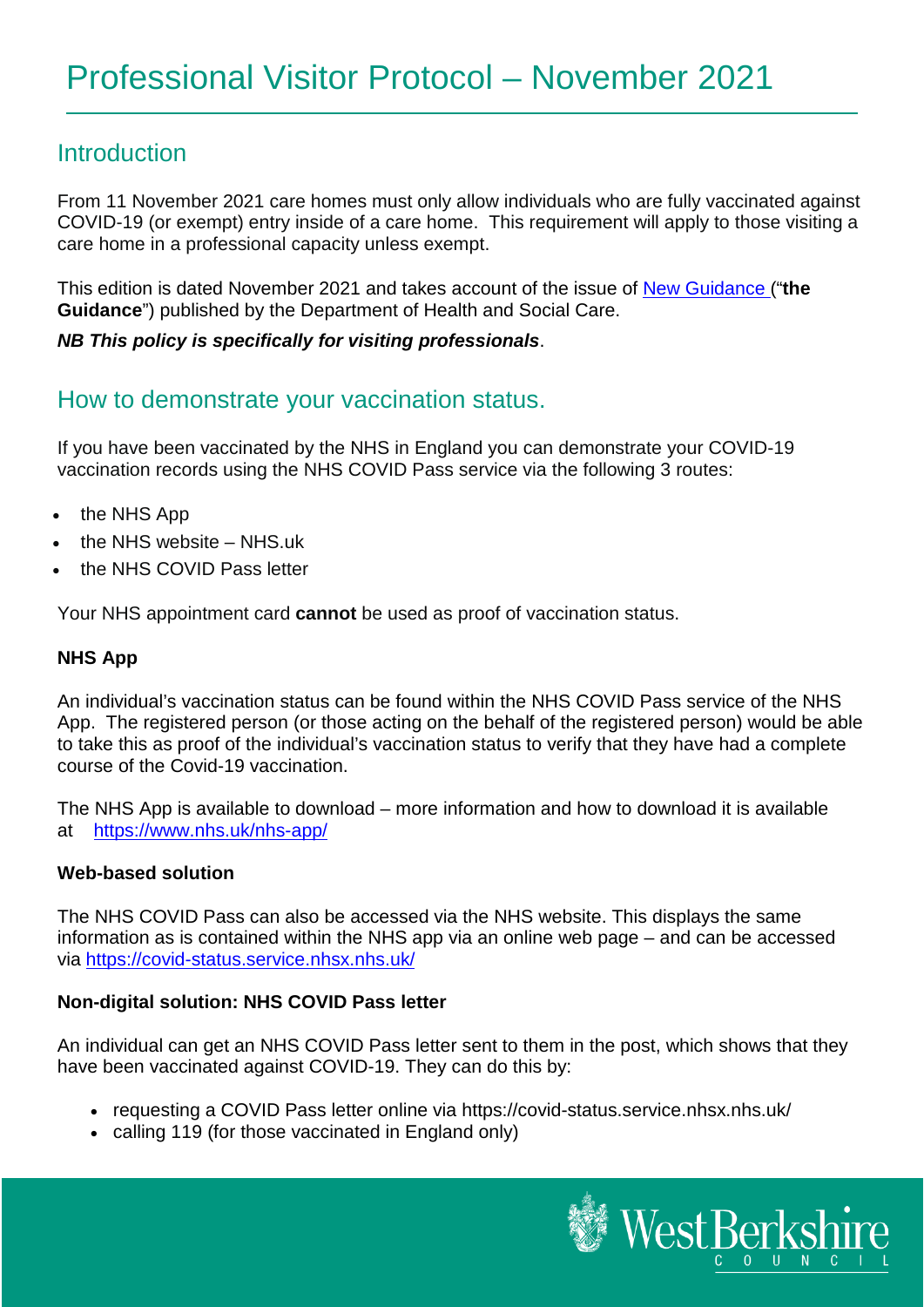This letter can then be presented by the individual to the care home to demonstrate their vaccination status. Individuals may need to wait 5 working days to receive this and should account for this to ensure they are able to demonstrate vaccination status by the time the regulations come into force.

Individuals need to have an NHS number and have been vaccinated in England, but they do not need to be registered with a GP surgery or have an NHS login to get an NHS COVID Pass letter.

If you have been vaccinated in Scotland you can find information on how to obtain a record of your COVID-19 vaccination status at [nhsinform.scot.](https://www.nhsinform.scot/) If you have been vaccinated in Wales you can find information on how to obtain a record of their COVID-19 vaccination status at [gov.wales.](https://gov.wales/)

We are aware some individuals will have been vaccinated outside of the UK. The NHS are working on a solution to this and will provide further guidance on the acceptable evidence for this as soon as possible.

# Responsibility for checking that people are vaccinated or exempt

Registered persons (the person registered with the CQC as a manager or service provider) are ultimately responsible for ensuring that everyone who enters the care home is vaccinated or exempt. They are advised to use their professional judgement when delegating these checks to other members of staff.

It is the responsibility of the registered manager to confirm that those entering have correct proof of vaccination or exemption. However, you should ensure you and your staff have the correct proof or you may not be able to enter the care home. The registered care home manager may also request that this requirement is included in any contracts between the care home and your employer.

## **Exemptions**

Vaccination may not be appropriate for you due to clinical reasons. In this case, you will be able to seek a clinically approved medical exemption from this requirement.

There will be a clear process for you to follow if you think you may have a clinical reason to be exempt. This process will be aligned with certification for domestic events, exemptions from selfisolation for confirmed contacts and travel. Guidance for certification is being developed by the Government and we will add a link to this guidance here as soon as it's published.

## **Scope**

A wide range of people not based in a care home may need to enter a care home as part of their work. This includes public servants including visiting healthcare professionals or social care workers, as well as those delivering non-care services such as hairdressing, maintenance, or activities.

Please check with the registered manager at the care home to see if it applies to you.